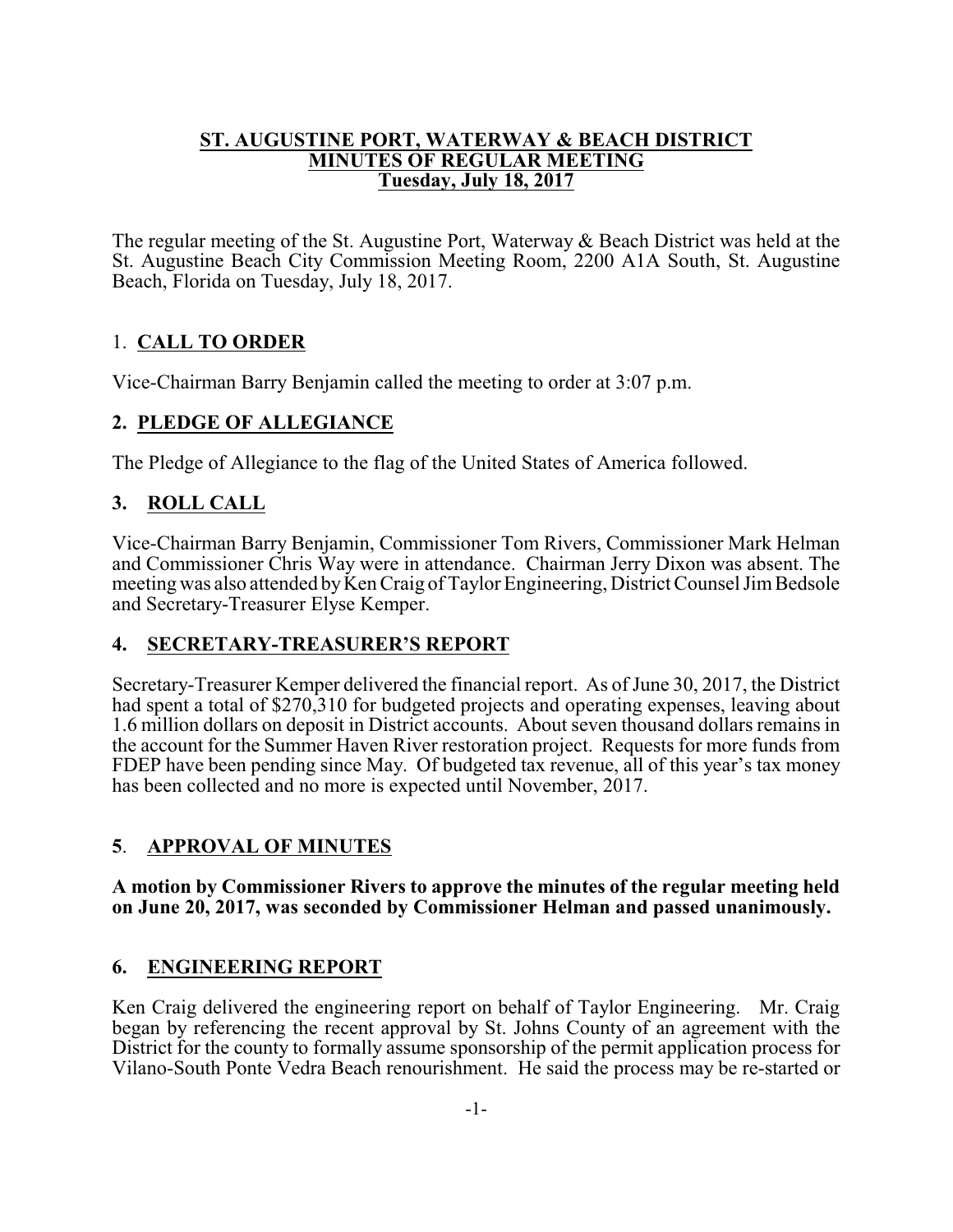terminated and a new application begun. Either way, the information needed for the application is largely complete already. In response to a question byCommissioner Helman, Mr. Craig said a contractor had been tasked to repair a leaning sign piling in Salt Run. Mr. Craig said he had drafted a letter for Chairman Dixon's signature asking FWC to impose a temporary no-wake zone in the Summer Haven River in order to prevent damage to the banks of the new channel and to promote plant growth in the area.

### Chairman Dixon arrived at 3:20 p.m.

He then addressed issues in the Summer Haven River restoration project pointed out by a letter from FDEP. These included questions about the qualifications of the shorebird These included questions about the qualifications of the shorebird monitoring specialist used in the project, a small area of sediment placed on the beach which was allegedly not beach quality, a claim the sea turtle monitor had reported improper equipment activity in the monitored area, and a turbidity issue. All of these have been retracted by FDEP or resolved by the contractor and none remain pending. In response to questions by Commissioner Helman , Mr. Craig said almost three weeks of activity remain before the project will be complete. The resumption of work still awaits the departure of several pairs of least terns from one area of the project site.

## 7. **OLD BUSINESS :** NONE

## **8. NEW BUSINESS:**

### A) Reimbursement of Costs for Repair of Old A1A.

Chairman Dixon discussed the letter he sent to the county administrator asking the county to request money from FEMA to reimburse the expense to the District of \$352,000 to repair the breach in Old A1A caused by Hurricane Matthew. He said the work was done at the request of the county and because the failure of the county's roadbed endangered the Summer Haven River restoration project.

Ellis Zahra, Friends of Summer Haven River, said three ways exist to obtain reimbursement. First is the purpose of Chairman Dixon's letter, which is to have the county apply to FEMA. Second is to ask FDEP for emergency relief funds, which it possesses. The final option is to ask for more legislative grants to cover the shortfall in restoration funds created by the expense.

Chairman Dixon said both the city and the county hired consultants to handle their FEMA claims and that he feels the best chance for reimbursement is through the county.

In response to a question by Chairman Dixon, Mr. Craig said only two active nests are left on the beach and the project can be completed in less than a month when the birds are gone. Mr. Zahra added that there are no eggs or fledglings in the remaining nests and that the mitigation site is still full of birds.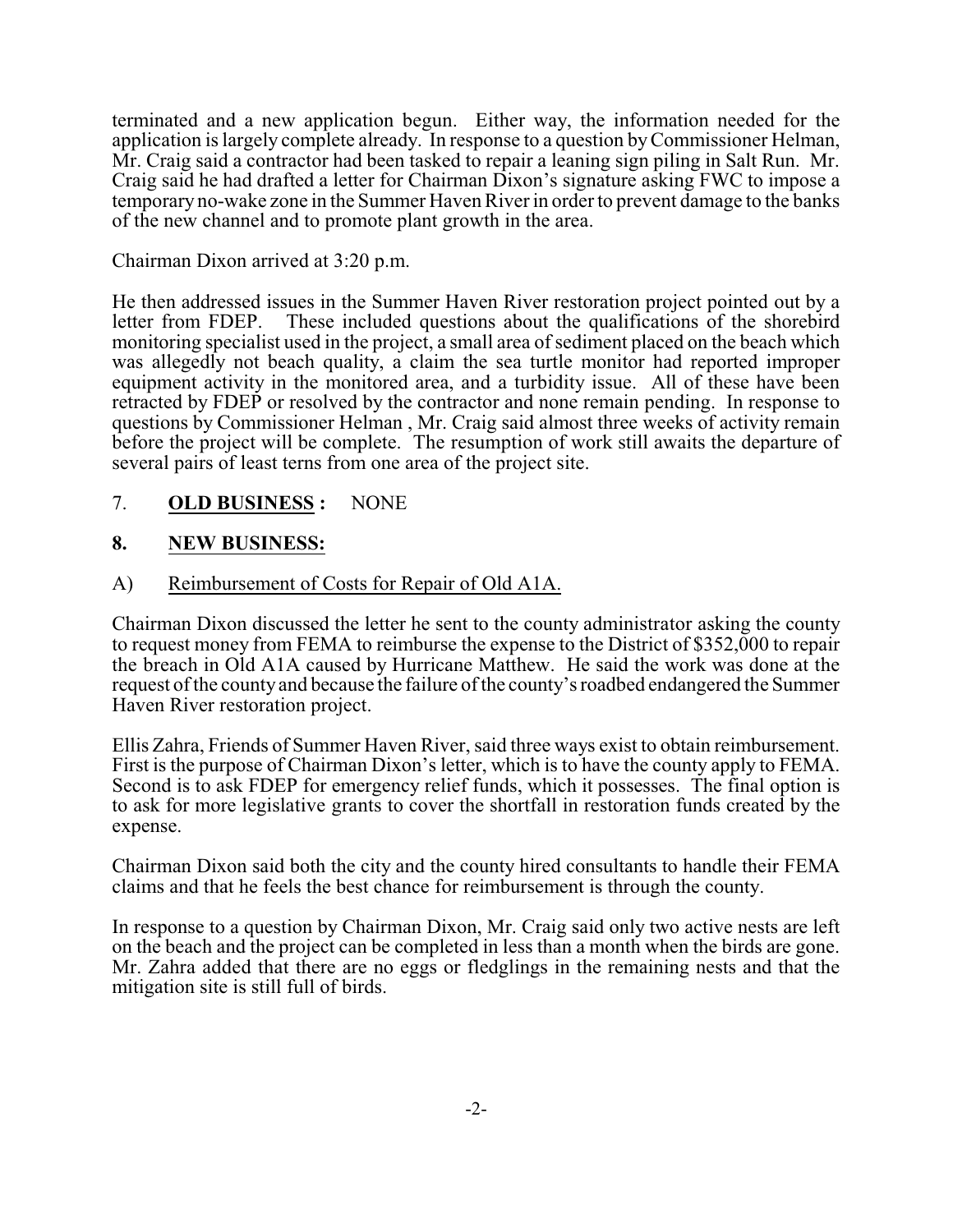#### B) 2017-2018 Millage Rate.

Secretary-Treasurer Elyse Kemper led a discussion with the board regarding the upcoming public hearing dates for budget and millage discussions. She explained the board needed to adopt a tentative millage rate today for use in advertising, and cautioned that the chosen tentative rate may be lowered after today but cannot be raised. The choices are using last year's rate, using the "rolled back" rate which will bring in last year's same revenue, or using a different rate altogether. She said using last year's rate will bring increased revenue because assessed property values have increased over last year and that it will have to be advertised as a tax "increase" even though the tax rate will remain the same.

#### **A motion by Vice-Chairman Benjamin to use last year's rate of 0.0638 mils as the tentative tax rate was seconded by Commissioner Rivers and passed unanimously by a roll-call vote of 5-0.**

## **9. GOVERNMENT REPRESENTATIVE COMMENTS:**

Jim Piggott, Director of General Services for the City of St. Augustine, reported the dredging of the Dolphin Drive boat basin is finished and that the City will be sending an invoice to Ms. Kemper. The contractor has moved to Salt Run and will be removing dock debris from Salt Run while dredging. Mr. Piggott requested \$50,000 local matching funds for dredging Salt Run next year contingent upon a grant from FIND for the other \$150,000 needed.

Corporal Josh Underwood, St. Johns County Sheriff's Office Marine Unit, reported personnel spent 148 hours on the water last month, responded to 55 service calls, performed 5 vessel inspections, issued 23 warnings and one citation, worked 2 accidents, and discovered a new derelict vessel. He said the unit also conducted helicopter hoist training with the Coast Guard, assisted in the investigation of a plane crash, and continued the life jacket loaner program funded by Sea Tow. Corporal Underwood also responded to many questions from the board about local waters.

Lt. Steve Zukowski, FWC, said his agency has received many calls reporting dogs at the least tern nesting site on the beach at Summer Haven. He said dogs and wild animals are common in the area and that they usually are gone by the time his officers arrive. He said FWC had stopped six boats over July 4 weekend for possible impaired boating and that one boater had been arrested. FWC is finding boaters now commonly use a designated driver when in groups, but control of the boat's passengers is sometimes still an issue. He said group law enforcement operations, like coordinating boat traffic during the fireworks, has been made easier by the ability to communicate with all agencies by radio.

Lt. Zukowski regrettably informed the board of a fatal boating accident last week when a woman riding on the bow of a boat fell off and was killed by the boat's propeller when it ran over her. Last year, a passenger in another boat lost his leg after the same type of accident. Commissioner Way said he took a swimmer out of the channel at the Crescent Beach Bridge after the man jumped into fast-moving water and was swept away. His wife, who remained in their anchored boat, had no idea what had happened and could not operate the boat. Lt. Zukowski said the increase in boating during the Summer always results in more accidents,